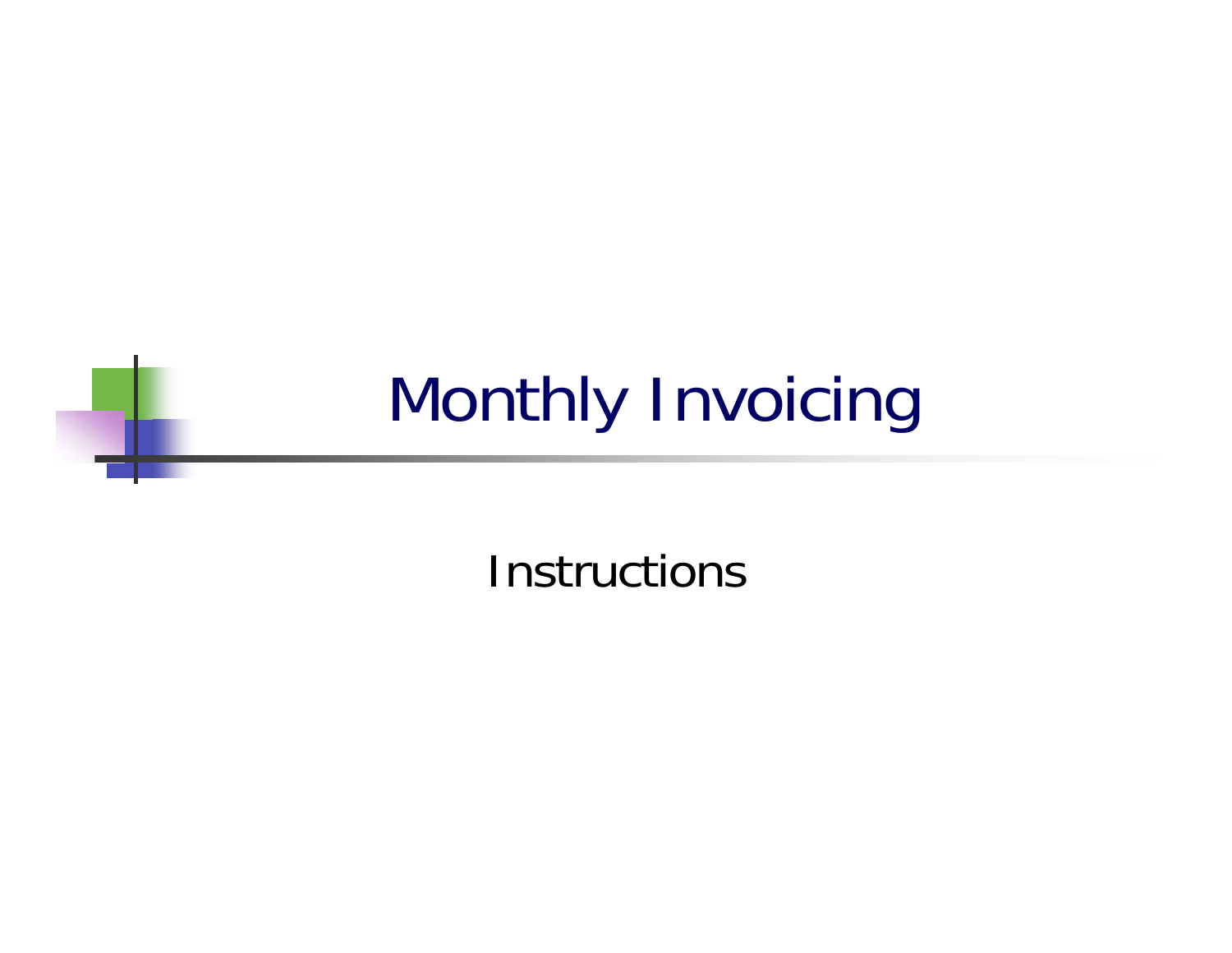### Monthly Processing of Invoices

The U. S. Probation Office for the Northern District of Florida has an "Import Provider Spreadsheet" feature that can be a valuable time saver for the provider and the U. S. Probation Office. The ERS "Treatment Invoicing by Internet" application allows providers to upload their invoice spreadsheet files to a secured Courts web site http://ers.uscourts.gov to Kathy Conn@flnp.uscourts.gov. The uploaded invoices are automatically forwarded to Kathy Conn at the U. S. Probation Office through a secure website.

While the providers are required to mail a signed copy of the invoices to the U. S. Probation Office along with supporting documentation, this will expedite the payment processing.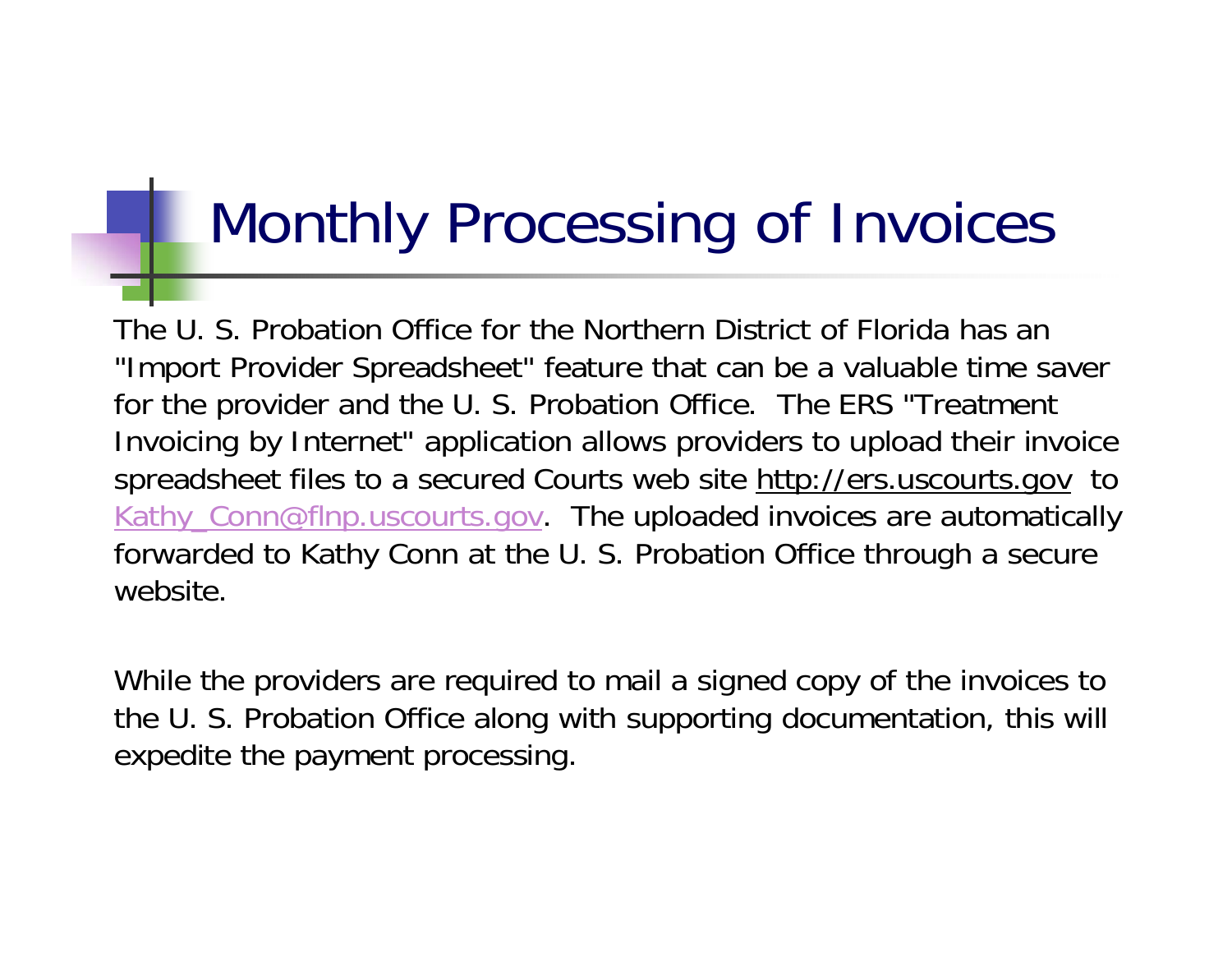## Monthly Processing of Invoices

**Electronically submitted invoices and** original invoices are to be received before the 10<sup>th</sup> of each month. (For example, January's invoices are to be received by February 10<sup>th</sup>)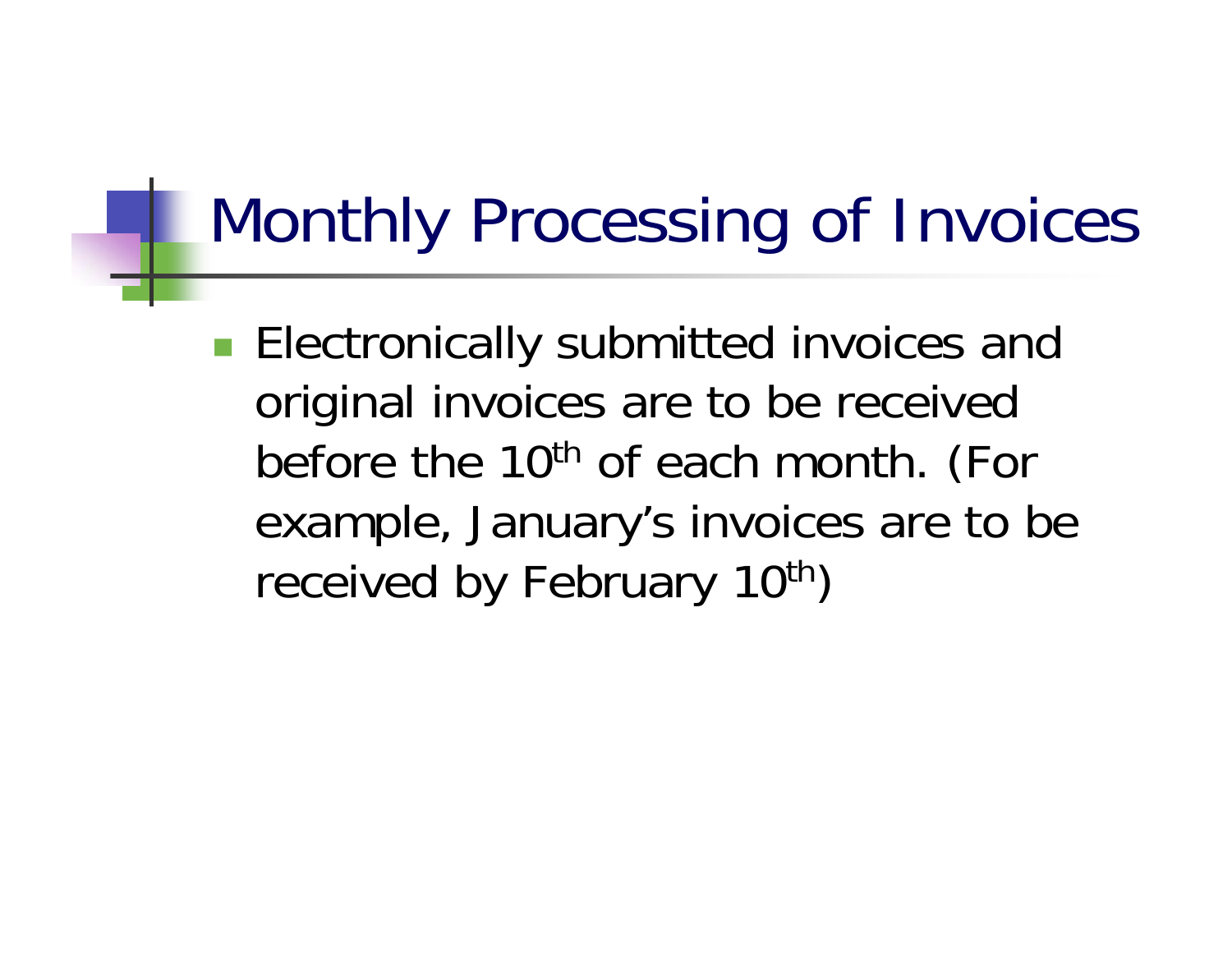Vendors are required to submit the following each month:

- Part A (summarization of the services no client names listed on Part A)
- **Part B (each client with services listed)**
- F. Monthly Treatment Report for each client
- **Daily Log containing services received, time** in/out, client and vendor initials
- **Receipts (Copayments/bus passes, etc.)**
- **Any Reports completed (evaluations/reports)**
- Central Specimen Log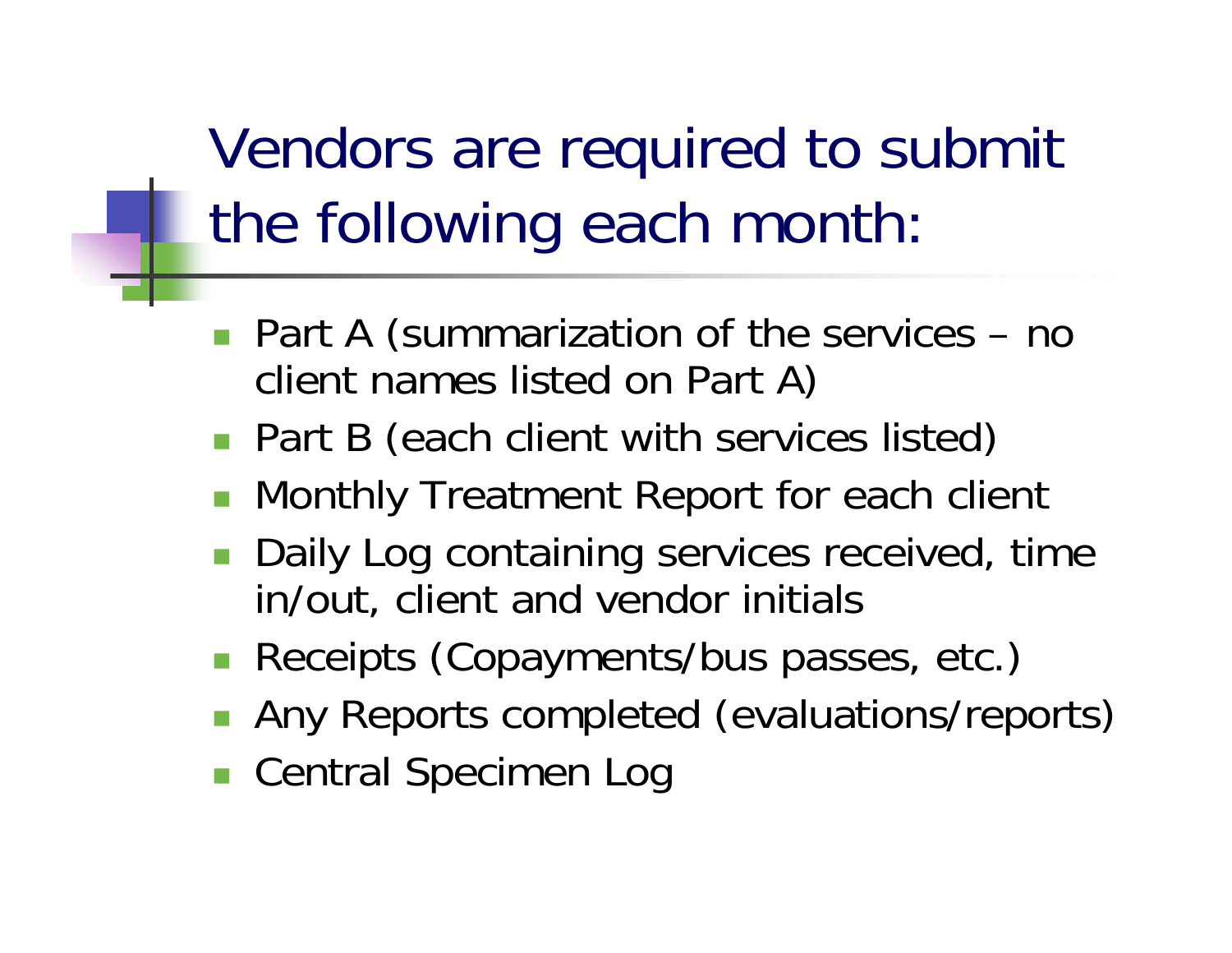## Program Plan

- Bill only those services and quantities authorized on Program Plan (Form 45)
- **Pay special attention to Effective Dates** on the Program Plans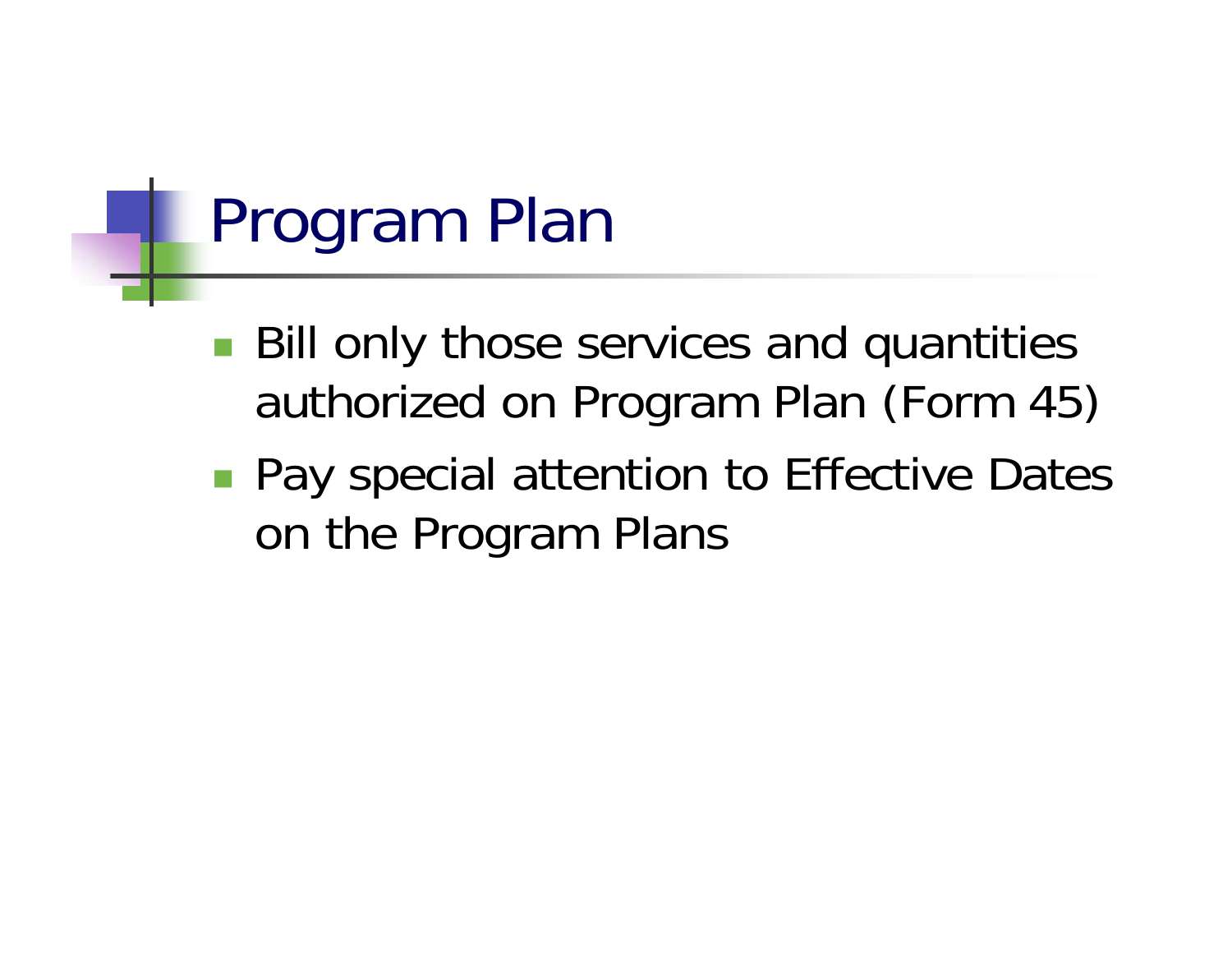# Daily Log

- **Transfer services provided on the Daily** Log to Part B of the invoice. The counselor will also pull the services from the Daily Log and list on the Monthly Treatment Report (MTR).
- p. ■ Daily Logs may be handwritten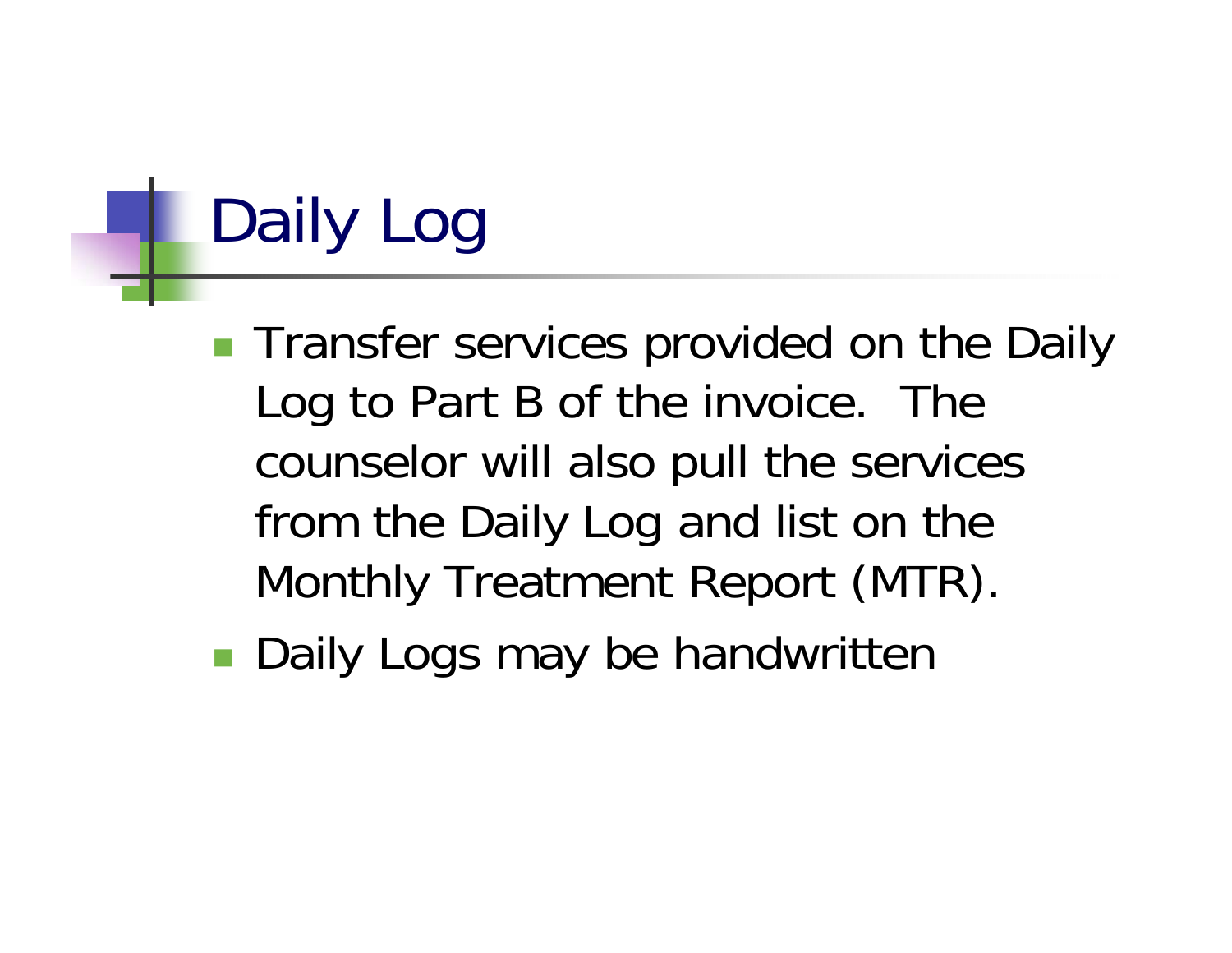## Daily Log (Example)

#### John Doe June 2011

| Date of<br>Service | Client<br>Signature<br>/Initials | Time In   | Purpose of<br><b>Visit</b> | <b>Time</b><br>Out | Client<br><b>Initial</b> | Vendor<br><b>Initials</b> |
|--------------------|----------------------------------|-----------|----------------------------|--------------------|--------------------------|---------------------------|
| 06/01/11           | JD                               | $2:00$ pm | Individual<br>Counseling   | $3:00$ pm          | JD                       | <b>ME</b>                 |
| 6/8/11             | JD                               | $1:00$ pm | Group<br>Counseling        | $2:00$ pm          | JD                       | <b>ME</b>                 |
| 6/15/11            | JD                               | $2:00$ pm | Individual<br>Counseling   | $3:00$ pm          | JD                       | <b>ME</b>                 |
| 6/22/11            | JD                               | $1:00$ pm | Group<br>Counseling        | $2:00$ pm          | JD                       | <b>ME</b>                 |
|                    |                                  |           |                            |                    |                          |                           |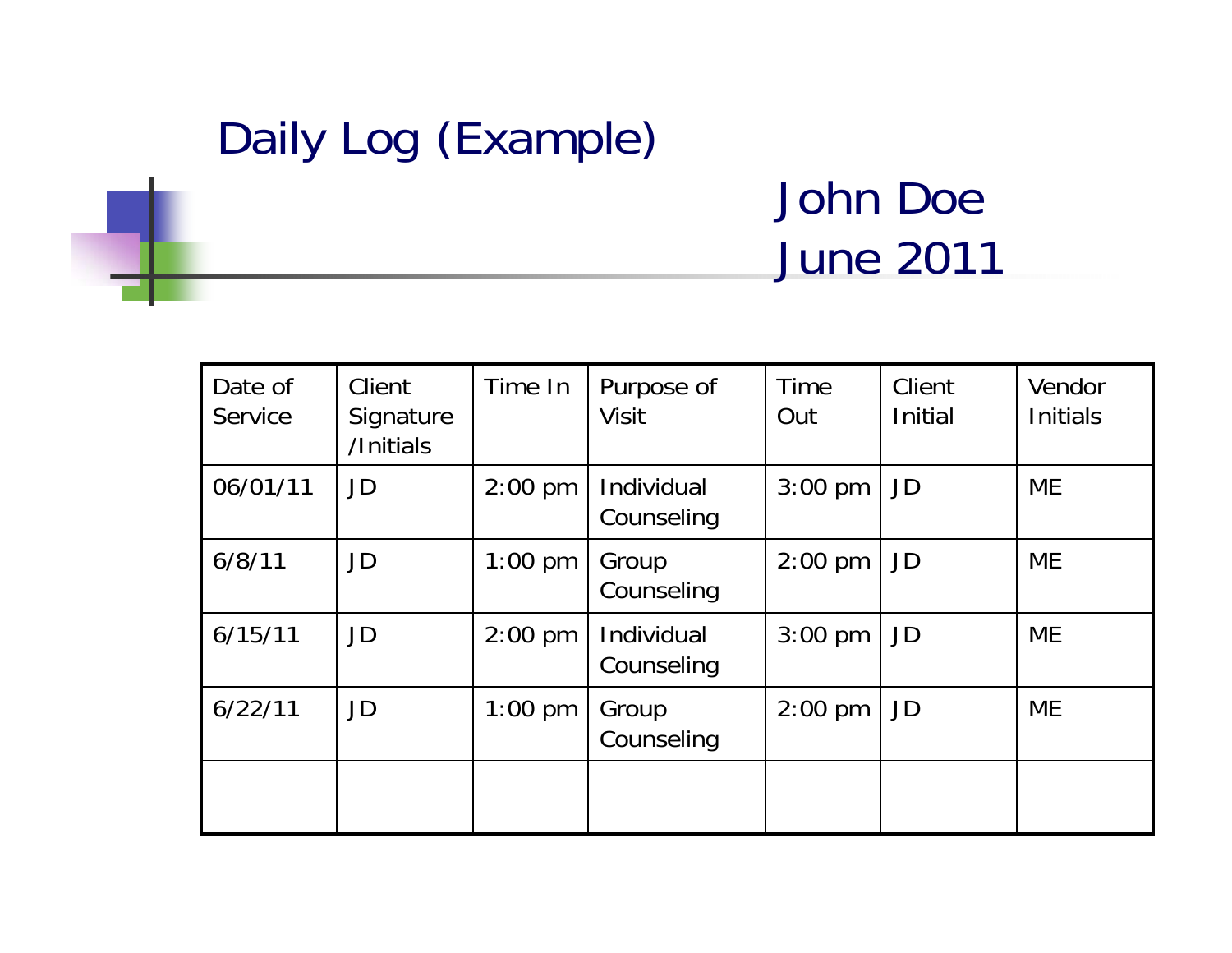# Part A (Example)

|               | 1 / 1 | Combine + 20 Collaborate +<br>$\mathbf{I}$ $\mathbb{R}$ $\mathbb{C}^{\text{th}}$ | re de la<br>Secure -<br>$\bullet$ 95.1% -                                                                                                                                                  | $\equiv$ Forms $\sim$<br>Sign -<br>Find | Multimedia -                         | Comment -                 |  |
|---------------|-------|----------------------------------------------------------------------------------|--------------------------------------------------------------------------------------------------------------------------------------------------------------------------------------------|-----------------------------------------|--------------------------------------|---------------------------|--|
| $\rightarrow$ |       |                                                                                  | स्त्र                                                                                                                                                                                      | 圈                                       |                                      | HE A                      |  |
|               |       |                                                                                  |                                                                                                                                                                                            |                                         |                                      |                           |  |
|               |       |                                                                                  |                                                                                                                                                                                            |                                         |                                      | <b>ATTACHMENT J.8</b>     |  |
|               | DATE: | 2/1/2012                                                                         |                                                                                                                                                                                            |                                         |                                      | PAGE 1 OF 2               |  |
|               |       |                                                                                  | ADMINISTRATIVE OFFICE OF THE UNITED STATES COURTS                                                                                                                                          | <b>TREATMENT SERVICES INVOICE</b>       |                                      |                           |  |
|               |       | <b>BOC: 2526</b>                                                                 |                                                                                                                                                                                            |                                         |                                      |                           |  |
|               |       |                                                                                  |                                                                                                                                                                                            | (PART A)                                |                                      |                           |  |
|               | 1.    | <b>Judicial District</b>                                                         |                                                                                                                                                                                            |                                         | 3. B.P.A.#                           | 1129-12-SA                |  |
|               | 2.    | <b>Vendor</b>                                                                    |                                                                                                                                                                                            |                                         | 4. Service                           |                           |  |
|               |       | a. Address:                                                                      |                                                                                                                                                                                            |                                         | <b>Delivery:</b>                     |                           |  |
|               |       |                                                                                  |                                                                                                                                                                                            |                                         | $5.$ Total $#$<br><b>Individuals</b> |                           |  |
|               |       |                                                                                  |                                                                                                                                                                                            |                                         |                                      |                           |  |
|               |       | b. Telephone:                                                                    |                                                                                                                                                                                            |                                         | Served:                              |                           |  |
|               |       |                                                                                  | Vendors Certification: I certify that all expenditures and requests for reimbursement in this                                                                                              |                                         |                                      |                           |  |
|               |       |                                                                                  | voucher are accurate and correct to the best of my knowledge and include only charges for<br>services actually rendered to clients under the terms of the agreement and for which no other |                                         |                                      |                           |  |
|               |       |                                                                                  | compensation has been received from either the client or the United States District Court.                                                                                                 |                                         |                                      |                           |  |
|               |       |                                                                                  |                                                                                                                                                                                            | <b>Authorized Administrator</b>         |                                      | <b>Original Signature</b> |  |
|               |       | <b>6. PROJECT CODE</b>                                                           | 7. QUANTITY                                                                                                                                                                                |                                         | 8. UNIT PRICE 9. TOTAL PRICE         |                           |  |
|               |       | 2010                                                                             | 12                                                                                                                                                                                         | 32.5                                    | 390                                  |                           |  |
|               |       | 2011                                                                             |                                                                                                                                                                                            |                                         |                                      |                           |  |
|               |       | 2020                                                                             |                                                                                                                                                                                            |                                         |                                      |                           |  |
|               |       |                                                                                  |                                                                                                                                                                                            |                                         |                                      |                           |  |
|               |       |                                                                                  |                                                                                                                                                                                            |                                         |                                      |                           |  |
|               |       |                                                                                  |                                                                                                                                                                                            |                                         |                                      |                           |  |
|               |       |                                                                                  | Totals:                                                                                                                                                                                    |                                         | 390.00                               |                           |  |
|               |       |                                                                                  | Co-Pay Received:<br>SC 1501/Administrative Fee: (5%)                                                                                                                                       |                                         | 0.00<br>0.00                         |                           |  |
|               |       |                                                                                  | <b>Balance Due:</b>                                                                                                                                                                        |                                         | 390.00                               |                           |  |
|               |       |                                                                                  |                                                                                                                                                                                            |                                         |                                      |                           |  |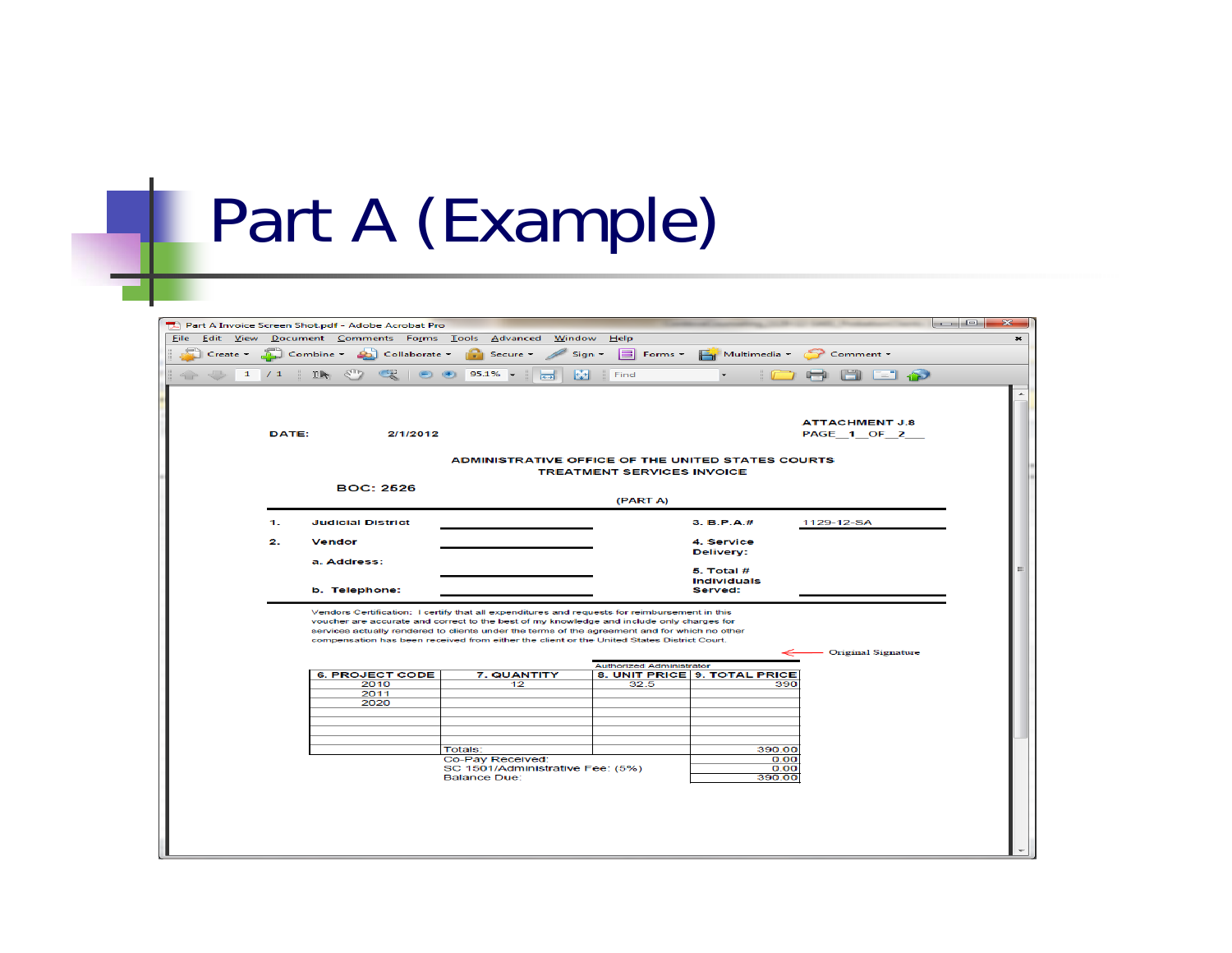## Part B (Example)

a.

| File Edit View Document Comments Forms Tools Advanced Window Help                                          |                |                                                                                                                                                     |                                   |              |                                     |                                |                |                                                    |                               |                  |
|------------------------------------------------------------------------------------------------------------|----------------|-----------------------------------------------------------------------------------------------------------------------------------------------------|-----------------------------------|--------------|-------------------------------------|--------------------------------|----------------|----------------------------------------------------|-------------------------------|------------------|
| Create + Combine + Collaborate + Collaborate + Compare + Comment + Comment + Comment + Comment + Comment + |                |                                                                                                                                                     |                                   |              |                                     |                                |                |                                                    |                               |                  |
| <b>← ↓ 1 /9 11 ↓ ☆ ↓ ↓ ● 9 ● 177% • 日 ☆ Find</b>                                                           |                | $\cdot$ 00000                                                                                                                                       |                                   |              |                                     |                                |                |                                                    |                               |                  |
|                                                                                                            |                |                                                                                                                                                     |                                   |              |                                     |                                |                |                                                    |                               |                  |
|                                                                                                            |                |                                                                                                                                                     |                                   |              |                                     |                                |                |                                                    |                               |                  |
| Revised 08/25/2006                                                                                         |                |                                                                                                                                                     |                                   |              |                                     |                                | Page 2_of 2_   |                                                    |                               |                  |
|                                                                                                            |                | ADMINISTRATIVE OFFICE OF THE UNITED STATES COURTS                                                                                                   |                                   |              |                                     |                                |                |                                                    |                               |                  |
|                                                                                                            |                |                                                                                                                                                     | <b>TREATMENT SERVICES INVOICE</b> |              |                                     |                                |                |                                                    |                               |                  |
| <b>INVOICE DETAIL</b>                                                                                      |                |                                                                                                                                                     |                                   |              |                                     |                                |                |                                                    |                               |                  |
|                                                                                                            |                | Fill-in the relevant information. The total units of each service rendered and their unit price will be transferred to the invoice on the next page |                                   |              |                                     |                                |                |                                                    |                               |                  |
|                                                                                                            |                |                                                                                                                                                     | (PART B)                          |              |                                     |                                |                |                                                    |                               |                  |
|                                                                                                            |                |                                                                                                                                                     |                                   |              |                                     |                                |                |                                                    |                               |                  |
|                                                                                                            |                |                                                                                                                                                     |                                   |              |                                     |                                |                |                                                    |                               |                  |
|                                                                                                            |                |                                                                                                                                                     |                                   |              |                                     |                                |                |                                                    |                               |                  |
|                                                                                                            |                |                                                                                                                                                     |                                   |              |                                     |                                |                |                                                    |                               |                  |
| Entries below will automatically total and carry to Prob. Summary Tab                                      |                |                                                                                                                                                     |                                   |              |                                     |                                |                |                                                    |                               |                  |
|                                                                                                            | 2.CLIENT       | 3. DATES OF                                                                                                                                         | <b>4. SERVICE</b>                 | 5. QUANTITY  | 6. UNIT                             |                                |                | 8. $CO-PAY$ 9. $CO-PAY$                            |                               |                  |
| <b>1.CLIENT NAME</b>                                                                                       | <b>NUMBER</b>  | <b>SERVICE</b>                                                                                                                                      | <b>RENDERED</b>                   | (UNITS)      | <b>PRICE</b>                        |                                | 7. COST        | <b>REQUIRED RECEIVED</b>                           |                               |                  |
|                                                                                                            |                |                                                                                                                                                     |                                   |              |                                     |                                |                |                                                    |                               |                  |
| <b>John Smith</b>                                                                                          | 12345          | 6/1/2012                                                                                                                                            | 2010                              | 2.00         | 32.50<br>\$                         | \$                             | 65.00          | \$<br>$\blacksquare$                               | \$                            | ÷                |
|                                                                                                            | 12345          | 6/8/2012                                                                                                                                            | 2010                              | 2.00         | 32.50<br>\$                         | $\mathbf S$                    | 65.00          | \$<br>$\sim$<br>÷.                                 | \$                            | $\sim$<br>$\sim$ |
|                                                                                                            | 12345<br>12345 | 6/15/2012<br>6/22/2012                                                                                                                              | 2010<br>2010                      | 2.00<br>2.00 | $\mathbb S$<br>32.50<br>32.50<br>\$ | l s<br>$\overline{\mathbf{s}}$ | 65.00<br>65.00 | $\mathfrak s$<br>$\overline{\mathbf{s}}$<br>$\sim$ | \$<br>$\overline{\mathbf{S}}$ | $\sim$           |
| <b>Jane Smith</b>                                                                                          | 67890          | 6/8/2012                                                                                                                                            | 2010                              | 2.00         | 32.50<br>\$                         | $\mathbf{s}$                   | 65.00          | $\mathbf{s}$<br>ä,                                 | $\overline{\mathbb{S}}$       | $\sim$           |
|                                                                                                            | 67890          | 6/22/2012                                                                                                                                           | 2010                              | 2.00         | \$<br>32.50                         | \$                             | 65.00          | \$<br>÷.                                           | \$                            | $\sim$           |
|                                                                                                            |                |                                                                                                                                                     |                                   |              | \$<br>$\blacksquare$                | \$                             | $\sim$         | \$<br>$\sim$                                       | $\overline{\mathbb{S}}$       | $\sim$ .         |
|                                                                                                            |                |                                                                                                                                                     |                                   |              | \$<br>$\sim$                        | \$                             | $\sim$         | \$<br>$\blacksquare$                               | \$                            | $\sim$           |
|                                                                                                            |                |                                                                                                                                                     |                                   |              | \$                                  | \$                             |                | \$<br>٠                                            | \$                            |                  |
|                                                                                                            |                |                                                                                                                                                     |                                   |              | \$<br>$\sim$                        | \$                             | $\sim$         | \$<br>$\sim$                                       | \$                            | $\sim$           |
|                                                                                                            |                |                                                                                                                                                     |                                   |              | \$<br>$\sim$                        | $\overline{\mathbb{S}}$        | ÷.             | \$<br>a.                                           | $\overline{\mathbb{S}}$       | $\sim$           |
|                                                                                                            |                |                                                                                                                                                     |                                   |              | \$                                  | $\overline{\mathbb{S}}$        | $\sim$         | $\overline{\mathbb{S}}$<br>$\sim$                  | $\overline{\mathbf{S}}$       | $\sim$           |
|                                                                                                            |                |                                                                                                                                                     |                                   |              | \$<br>$\mathbf{r}$                  | <b>S</b>                       | $\mathbf{r}$   | \$<br>÷.                                           | $\mathfrak{s}$                | $\sim$           |
|                                                                                                            |                |                                                                                                                                                     |                                   |              | \$<br>$\sim$                        | \$                             | $\sim$         | \$<br>$\mathbf{r}$                                 | \$                            | $\sim$           |
|                                                                                                            |                |                                                                                                                                                     |                                   |              | \$<br>$\sim$<br>\$                  | \$<br>\$                       | $\sim$         | \$<br>$\sim$<br>\$                                 | \$<br>\$                      | $\sim$           |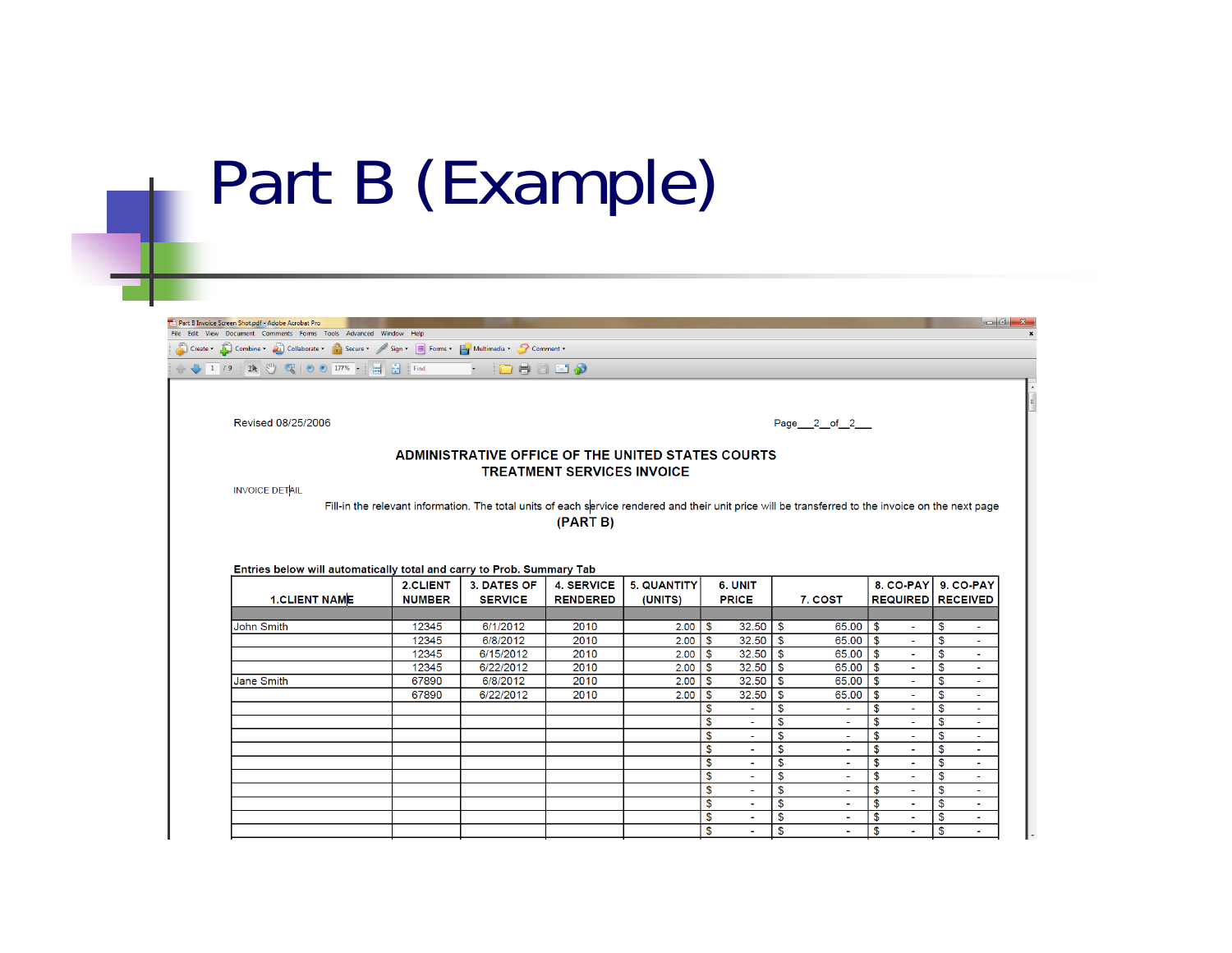## Monthly Treatment Report

- F. Make sure all services are listed from the Daily Log.
- The MTR needs to be typed and signed by the counselor.
- **Remarks by counselor should include client's** adjustment, responsiveness, and significant problems. Comments should not only note attendance and participation.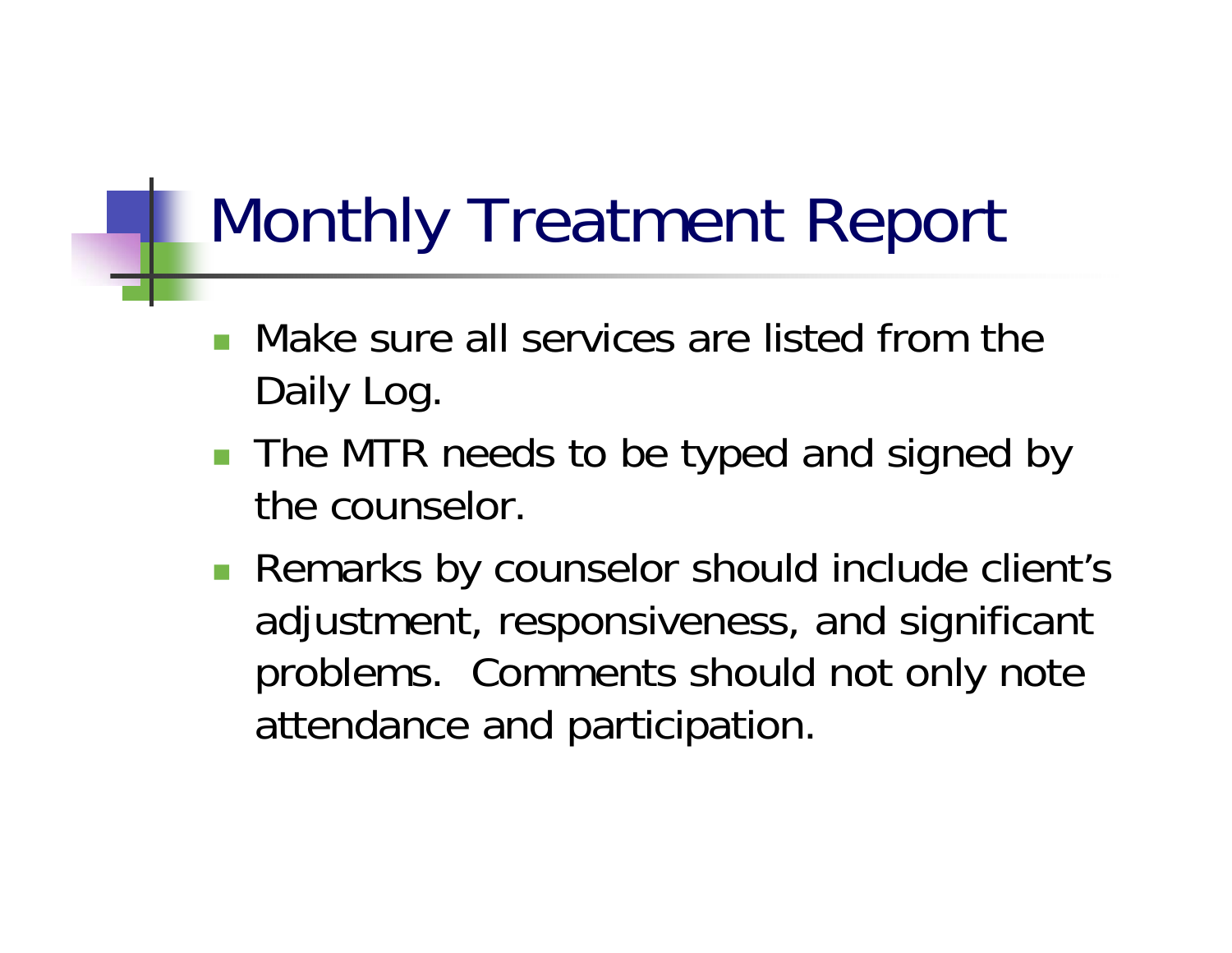## Common Errors

- $\mathcal{L}_{\mathcal{A}}$ Charging for no shows
- Charging for wrong project code
- Charging for services not on the program plan or after program plan is closed
- Not charging correct unit amounts (1 unit =  $\frac{1}{2}$  hour; 2 units = 1 hour)
- Putting Pretrial clients on the Probation invoice
- Adding late invoices to current invoices; each month should be billed on a separate invoice
- T. No original signature on invoice
- Not providing all documentation with invoice
- Charging the incorrect unit price (See Order for Supplies or Services for correct prices)
- Multiplication errors